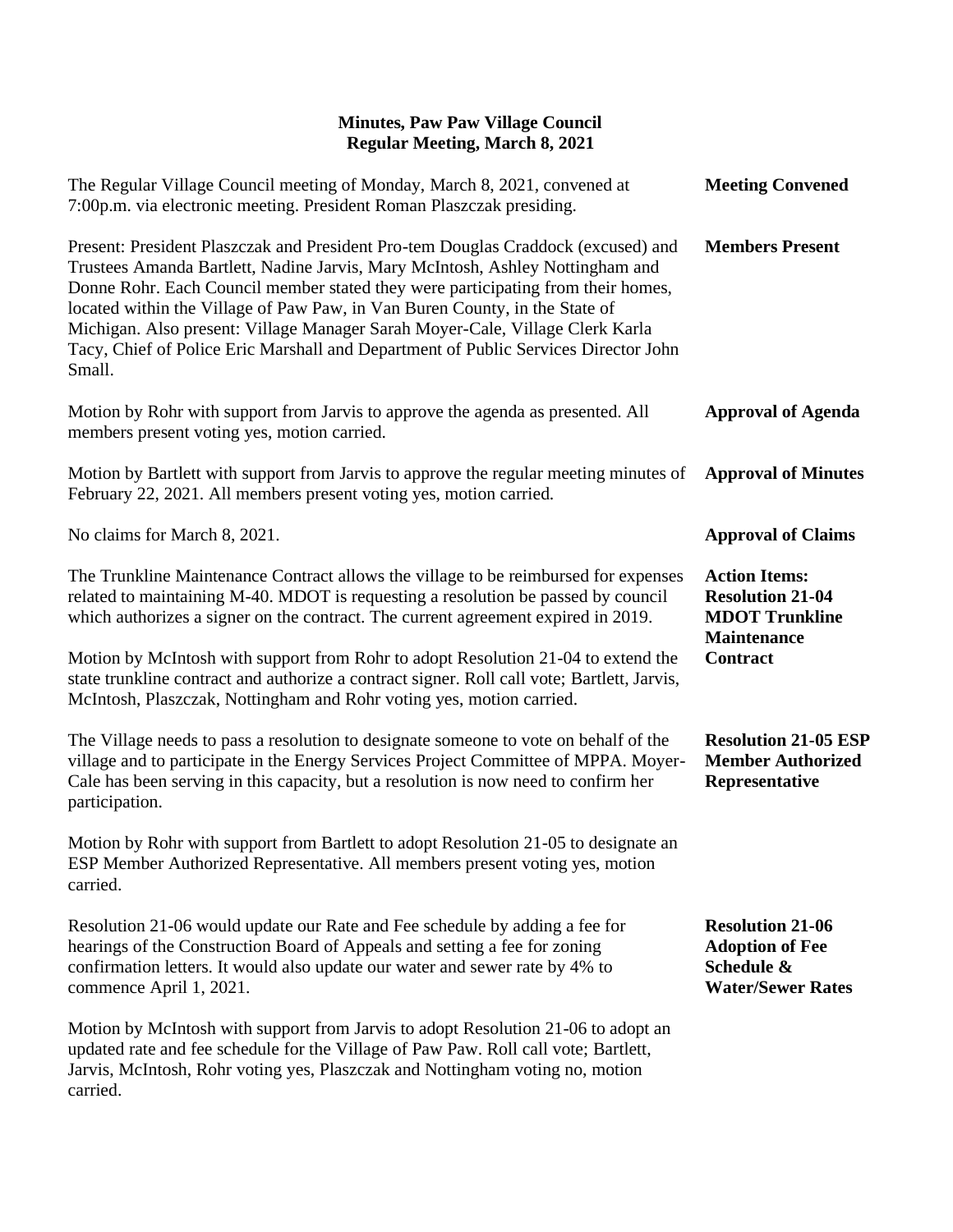| As a part of the new CBA with the police union, members will contribute \$10/month<br>to a health care savings program and may contribute more if they wish as an after-tax<br>contribution.                                                                                                                                                             | <b>HCSP</b> for Police CBA<br><b>Unit Members</b>                           |
|----------------------------------------------------------------------------------------------------------------------------------------------------------------------------------------------------------------------------------------------------------------------------------------------------------------------------------------------------------|-----------------------------------------------------------------------------|
| Motion by Jarvis with support from Rohr to approve the Health Care Savings<br>Program for police collective bargaining unit members as presented. All members<br>present voting yes, motion carried.                                                                                                                                                     |                                                                             |
| The Village is making the transition with new general employees of the village to<br>close the current defined benefit program with a 2.5 multiplier and reduce the<br>multiplier to 1.5 while establishing a match option for the 457 plan and adding a<br>required contribution from the employee and the village to a health care savings<br>program. | <b>MERS 457</b><br>Participation<br><b>Agreement</b>                        |
| Motion by Bartlett with support from Jarvis to approve the amended MERS 457 plan<br>to allow employees hired after 3/1/2021 to have a matching contribution as presented.<br>All members present voting yes, motion carried.                                                                                                                             |                                                                             |
| The MERS HCSP Participation Agreement is a part of our overall change in benefit<br>structure for new full-time General Employees. This plan amendment would require a<br>1% contribution by the employee and a 1% contribution by the Village on a monthly<br>basis.                                                                                    | <b>MERS HCSP</b><br>Participation<br><b>Agreement</b>                       |
| Motion by Rohr with support from Nottingham to adopt the amended MERS Health<br>Care Savings Program participation agreement to add employees hired after 3/1/2021<br>to the program as presented. All members present voting yes, motion carried.                                                                                                       |                                                                             |
| This agreement would close our defined benefit plan with a 2.5 multiplier and create a<br>plan for new general employees with a 1.5 multiplier.                                                                                                                                                                                                          | <b>MERS DB Adoption</b><br><b>Agreement</b>                                 |
| Motion by Jarvis with support from Bartlett to adopt the MERS Defined Benefit Plan<br>Agreement for new General Employees hired after 3/1/2021. All members present<br>voting yes, motion carried.                                                                                                                                                       |                                                                             |
| President Plaszczak is appointing Janet Wartman of Lakeside Inn to join the<br>Downtown Development Authority Board to complete a vacant term ending in March<br>2023.                                                                                                                                                                                   | <b>DDA</b> Board<br><b>Appointment</b>                                      |
| Motion by McIntosh with support from Rohr to accept the appointment of Janet<br>Wartman to the Paw Paw Downtown Development Authority Board of Directors to<br>fulfill a vacant term ending March 31, 2021. Roll call vote; Bartlett, Jarvis, McIntosh,<br>Plaszczak, Nottingham and Rohr voting yes, motion carried.                                    |                                                                             |
| Moyer-Cale reports the village has had a mutual aid agreement with other local law<br>enforcement for some time, but the current agreement is in need of many updates. The<br>presented agreement has been reviewed by the Village's attorney; his amendments                                                                                            | <b>Updated Mutual Aid</b><br><b>Agreement for Police</b><br><b>Services</b> |

were implemented into the final draft.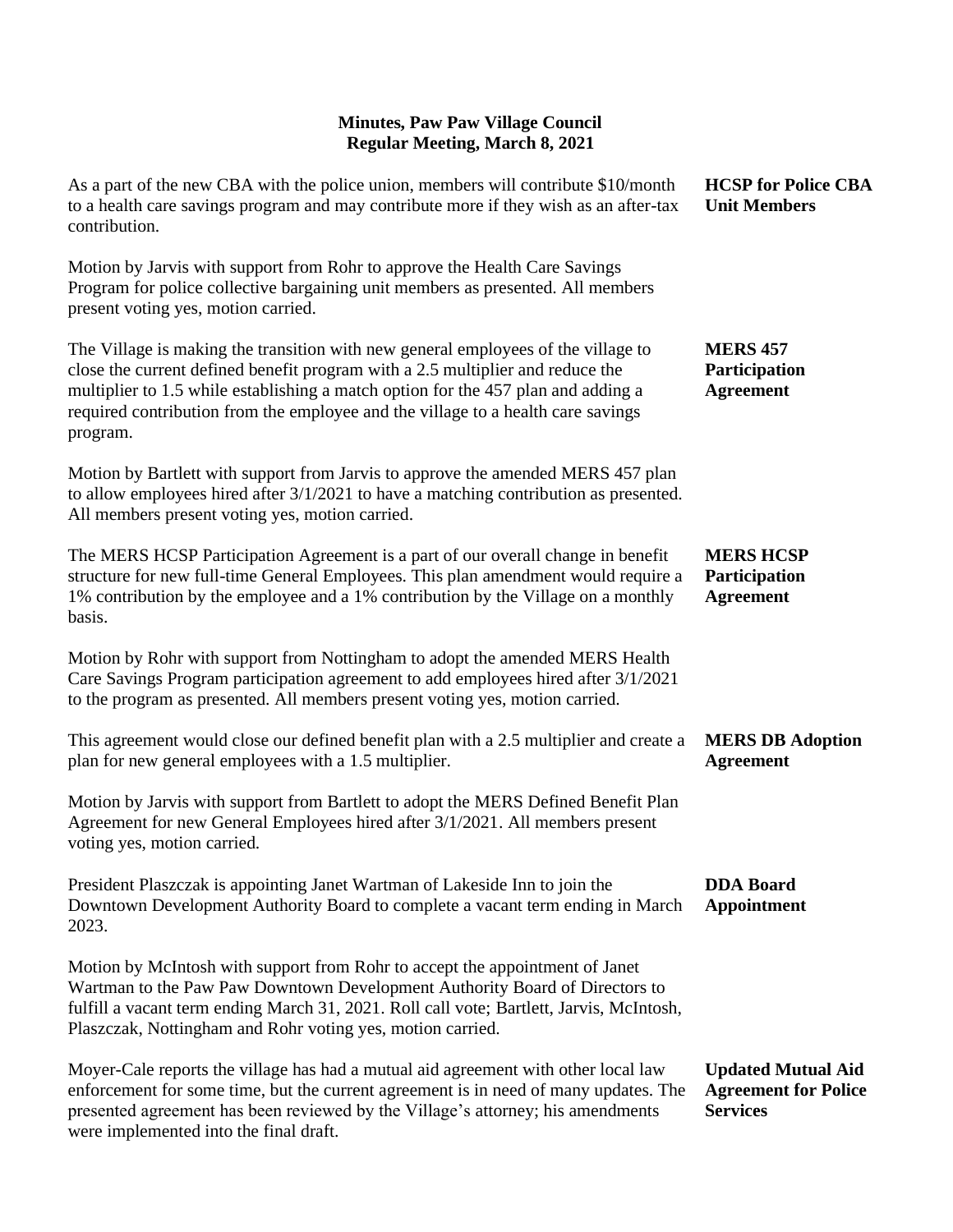Motion by Nottingham with support from Rohr to authorize the Village Manager and Chief of Police to execute the Police Mutual Aid Agreement on behalf of the Village as presented. All members present voting yes, motion carried.

| $\alpha$ , $\alpha$ , $\alpha$ , $\alpha$ , $\alpha$ , $\alpha$ , $\alpha$ , $\alpha$ , $\alpha$ , $\alpha$ , $\alpha$ , $\alpha$ , $\alpha$ , $\alpha$ , $\alpha$ , $\alpha$ , $\alpha$ , $\alpha$ , $\alpha$ , $\alpha$ , $\alpha$ , $\alpha$ , $\alpha$ , $\alpha$ , $\alpha$ , $\alpha$ , $\alpha$ , $\alpha$ , $\alpha$ , $\alpha$ , $\alpha$ , $\alpha$ , $\alpha$ , $\alpha$ , $\alpha$ , $\alpha$ , $\alpha$ ,                                                                                                                                                      |                                                                      |
|-----------------------------------------------------------------------------------------------------------------------------------------------------------------------------------------------------------------------------------------------------------------------------------------------------------------------------------------------------------------------------------------------------------------------------------------------------------------------------------------------------------------------------------------------------------------------------|----------------------------------------------------------------------|
| The amendment to the Open Meetings Act that allows for remote council meetings for<br>any reason for through the end of March. If not extended, we will either have to move<br>to in-person meetings or pass rules for what circumstances allow for a council<br>member to attend a meeting remotely. Chuck Black from the Housing Commission<br>has offered to allow council to hold future meetings in their community room. If the<br>current amendment is not extended, it is the consensus of council to hold in-person<br>meetings beginning April 12 <sup>th</sup> . | <b>Non-Action Items:</b><br><b>Future Council</b><br><b>Meetings</b> |
| Moyer-Cale reports the village stopped putting up banners over the road on Michigan<br>Ave for non-profits a few years ago. Since then, we have only put up the Wine and<br>Harvest banner and Paw Paw Days. Paw Paw Schools is requesting to add a banner<br>thanking educators for their hard work serving students during the pandemic. It is the<br>consensus of council to deny this request for liability reasons.                                                                                                                                                    | <b>Banners Over the</b><br>Roadway                                   |
|                                                                                                                                                                                                                                                                                                                                                                                                                                                                                                                                                                             | <b>Committee Meetings</b><br>and Reports                             |
| No Report.                                                                                                                                                                                                                                                                                                                                                                                                                                                                                                                                                                  | <b>Finance and Admin</b>                                             |
| No Report.                                                                                                                                                                                                                                                                                                                                                                                                                                                                                                                                                                  | <b>Public Services</b>                                               |
| No Report.                                                                                                                                                                                                                                                                                                                                                                                                                                                                                                                                                                  | <b>Parks and Rec</b>                                                 |
| No Report.                                                                                                                                                                                                                                                                                                                                                                                                                                                                                                                                                                  | <b>DDA</b>                                                           |
| Plaszczak reported the Village was recently awarded a \$75,000 state grant to assist<br>with residential improvements. The grant monies will be awarded this summer.<br>Residents will be able to apply for up to \$5,000 per property.                                                                                                                                                                                                                                                                                                                                     | <b>Economic Develop</b>                                              |
| No Report.                                                                                                                                                                                                                                                                                                                                                                                                                                                                                                                                                                  | <b>Farmers Market</b>                                                |
| No Report                                                                                                                                                                                                                                                                                                                                                                                                                                                                                                                                                                   | <b>Fire Board</b>                                                    |
| Plaszczak reported the Historical Committee is working on creating a YouTube type<br>video highlighting historical items/areas around town.                                                                                                                                                                                                                                                                                                                                                                                                                                 | <b>Historical Committee</b>                                          |
| No Report.                                                                                                                                                                                                                                                                                                                                                                                                                                                                                                                                                                  | <b>Housing Commission</b>                                            |
| No Report.                                                                                                                                                                                                                                                                                                                                                                                                                                                                                                                                                                  | <b>Maple Lake</b><br><b>Preservation</b>                             |
| No Report.                                                                                                                                                                                                                                                                                                                                                                                                                                                                                                                                                                  | <b>Planning Commission</b>                                           |
| No Report.                                                                                                                                                                                                                                                                                                                                                                                                                                                                                                                                                                  | <b>Wellhead Protection</b>                                           |
| No Report                                                                                                                                                                                                                                                                                                                                                                                                                                                                                                                                                                   | <b>Wine &amp; Harvest</b>                                            |
|                                                                                                                                                                                                                                                                                                                                                                                                                                                                                                                                                                             |                                                                      |